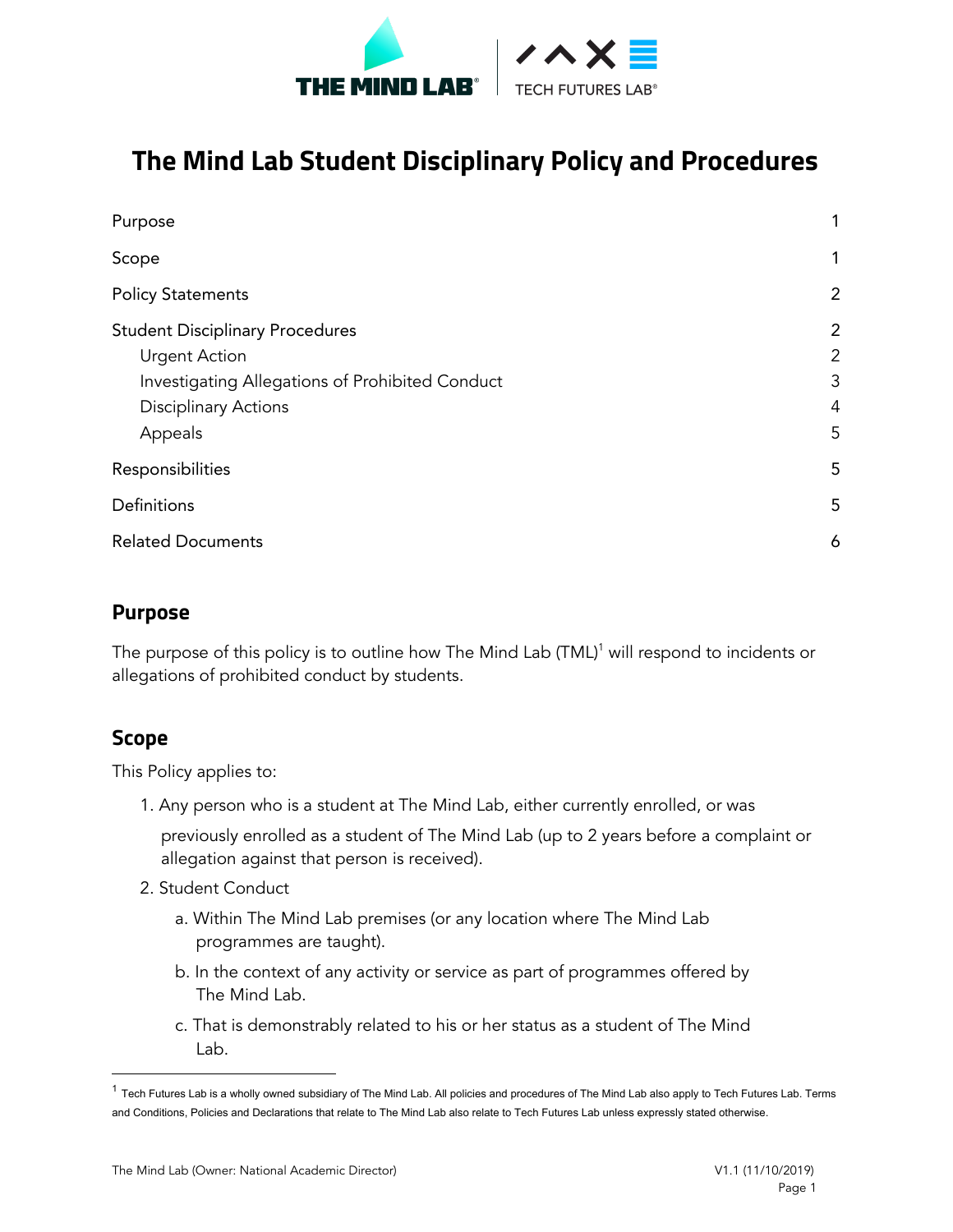### <span id="page-1-0"></span>**Policy Statements**

- 1. The Mind Lab fosters a culture of collaboration and learning as outlined in The Mind Lab Code of Conduct.
- 2. The Mind Lab Student Disciplinary Policy allows a process to be put in place when an individual or individuals threaten that culture of collaboration and learning for other individuals.

# <span id="page-1-1"></span>**Student Disciplinary Procedures**

#### The Mind Lab Staff Actions

1. When an incident or behaviour which a staff member considers may amount to

Prohibited conduct, they must:

- a. Consider whether urgent action needs to be taken to ensure safety (see (2) below); and
- b. Consider whether the incident actually amounts to Prohibited Conduct, and if so, submit a report
- 2. In considering whether an incident amounts to Prohibited Conduct, the staff member must take into account all relevant circumstances of the alleged incident (the nature, intent, impact, context and seriousness of the conduct).

#### <span id="page-1-2"></span>**Urgent Action**

- 1. Urgent action can be taken by a staff member of The Mind Lab if, in their opinion, it is required to ensure the safety of other staff and students and/or the reputation of The Mind Lab.
	- a. A student may be excluded from the duration or remainder of a class if there is reasonable grounds to believe that Prohibited Conduct has been committed, and the students fails to respond to a request to stop behaving inappropriately, or the safety and wellbeing of other students and staff is at risk.
	- b. Any urgent action taken must be reported in writing to the TML NationalAcademic Director including the context and reasons for the action, as soon as possible.
- 2. If the TML National Academic Director has reasonable grounds for believing that a

student has, or may have committed Prohibited Conduct and believes immediate action is required to ensure the safety of staff and students and the reputation of The Mind Lab comes under disrepute, they may:

a. Instruct the student to stop the alleged Prohibited conduct or leave the area where the Prohibited conduct has occurred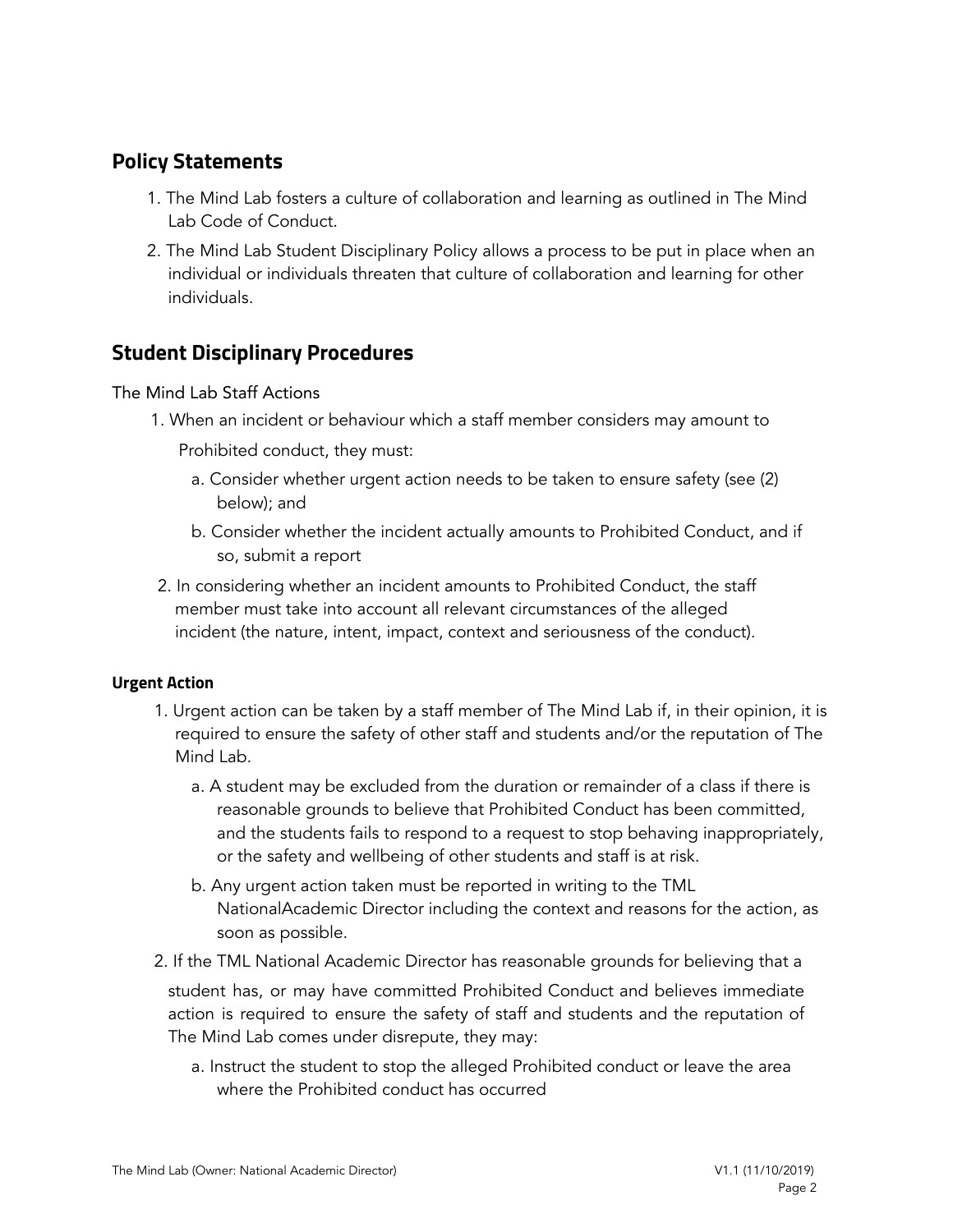- b. Temporarily exclude or suspend the student from attending classes, at The Mind Lab until a formal investigation of the Prohibited Conduct has been carried out in accordance with section (3) below.
- c. Require the student to not to have any contact with staff or students of The Mind Lab until a formal investigation into the Prohibited Conduct has been carried out in accordance with section (3) below.

#### <span id="page-2-0"></span>**Investigating Allegations of Prohibited Conduct**

If a staff member of The Mind Lab believes a student has acted in a manner constituting Prohibited Conduct, they must report the alleged incident to the TML National Academic Manager within an appropriate time frame.

The TML National Academic Manager or delegated authority must decide whether the incident is in breach of this Student Disciplinary Policy, and whether the incident constitutes Misconduct or Serious Misconduct to be further investigated.

- 1. In all cases the TML National Academic Manager or delegated authority will conduct the investigation, except when:
	- a. The TML National Academic Manager or delegated authority is conflicted, implicated or otherwise involved in the complaint.
	- b. The nature and circumstances of the complaint are such that another staff member should conduct the investigation
	- c. The nature and circumstances of the complaint are such that a Tikanga Māori Protocol should be followed.
- 2. The investigator shall:
	- a. Collect all necessary information related to the allegation.
	- b. Decide in a reasonable timeframe whether there is a case for further investigation, and advise the Complainant (The Mind Lab Staff) and Respondent (Student) of their decision.
	- c. Confirm/review the appropriateness of their role as the investigator, considering if the allegation is proven to result in disciplinary action
	- d. Advise the respondent (student), in writing of:
		- i. The substance of the complaint, with copies of relevant written material, without compromising privacy
		- ii. The relevant policy that have allegedly been breached
		- iii. The support services available to them
		- iv. The relevant procedural details which will apply to the resolution of the complaint, including whether their response will be required in writing or a Hearing.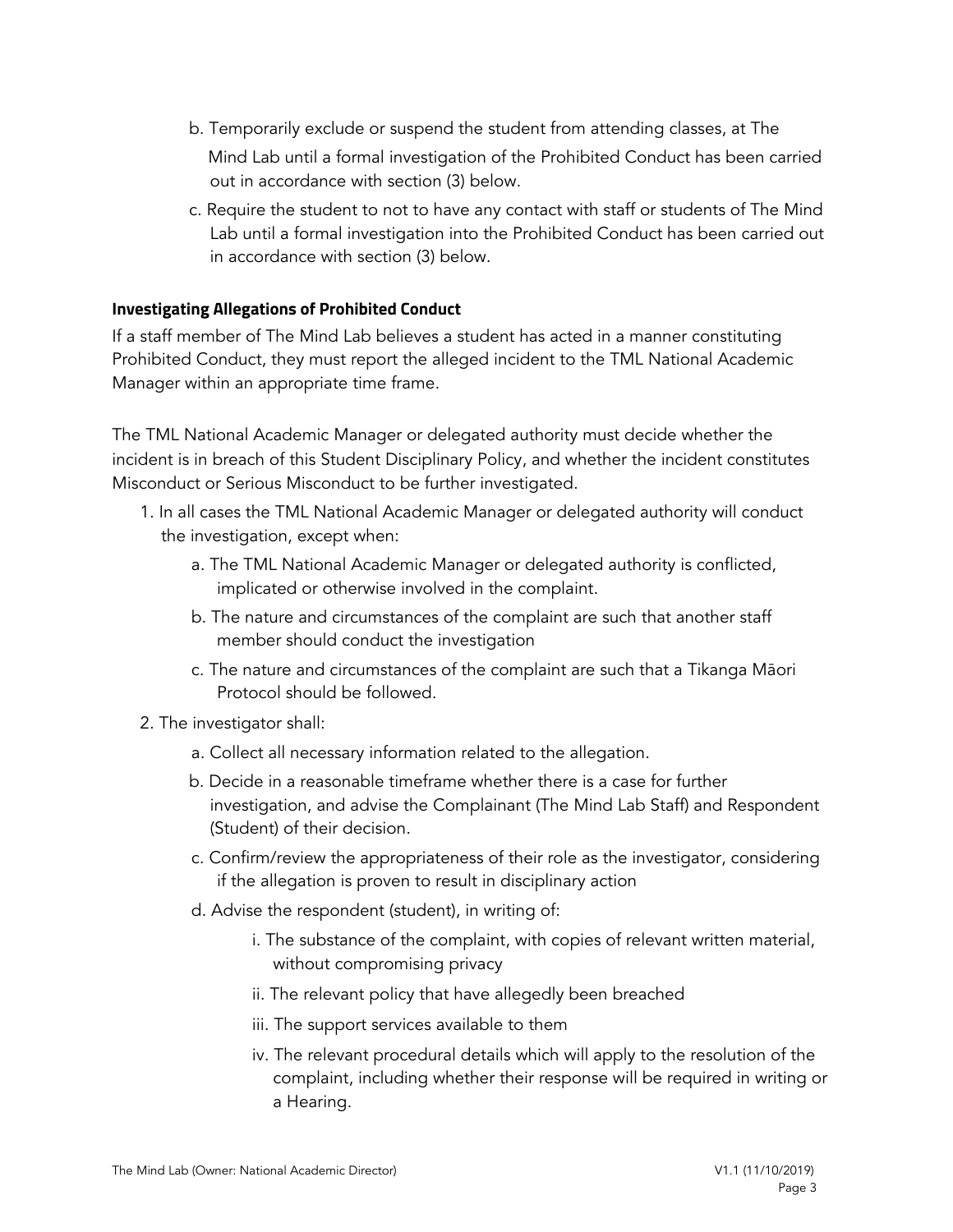- v. Their right to bring a support person or have a representative accompany them to any meeting or Hearing
- e. Provide the Respondent with reasonable opportunity to respond to the allegations in writing and/or a Hearing.
- f. Ensure that any meeting with the Respondent to discuss the complaint is treated as a Hearing. A Hearing should:
	- i. Include at least one other Staff Member who has no involvement with the alleged Prohibited Conduct
- g. Give consideration to all the information presented and any explanations/comments from the Respondent before any decision is made.
- h. Where a decision is made that the allegation(s) has/have been proven, ensure that disciplinary actions are consistent with the range of actions available.
- i. Advise the respondent in writing of their decision (where a Hearing is held, this should be within 5 working days) and their right to appeal the decision.
- j. Inform the complainant of the decision
- k. Record details of the investigation, including any disciplinary action taken.
- l. Ensure all reports and documentation of the investigation are filed in The Mind Lab's Digital Filing Cabinet.

#### <span id="page-3-0"></span>**Disciplinary Actions**

The type of disciplinary action that may be taken against a Respondent fall under the categories of Inappropriate Conduct, Misconduct, and Serious Misconduct. Disciplinary actions may be one or a combination of the actions outlined below:

| Actions for<br>"Inappropriate<br>Conduct" | • A formal oral or written warning to the Respondent<br>A direction to the Respondent to do, or refrain from doing<br>$\bullet$<br>something, including related to future behaviour or making<br>an<br>apology<br>• A reduction in the mark or grade awarded to the<br>Respondent for the item of assessment the Prohibited<br>Conduct relates to<br>• The award of a fail or non-passing grade for the item of<br>assessment the Prohibited Conduct relates to<br>A direction to submit an alternative item of assessment<br>$\bullet$ |
|-------------------------------------------|-----------------------------------------------------------------------------------------------------------------------------------------------------------------------------------------------------------------------------------------------------------------------------------------------------------------------------------------------------------------------------------------------------------------------------------------------------------------------------------------------------------------------------------------|
| Actions for<br>"Misconduct"               | Direction to the respondent to undergo an educational or<br>supervision programme<br>Direction to the respondent to pay compensation for any<br>$\bullet$<br>loss or damage caused<br>Direction to the respondent to change a specified document                                                                                                                                                                                                                                                                                        |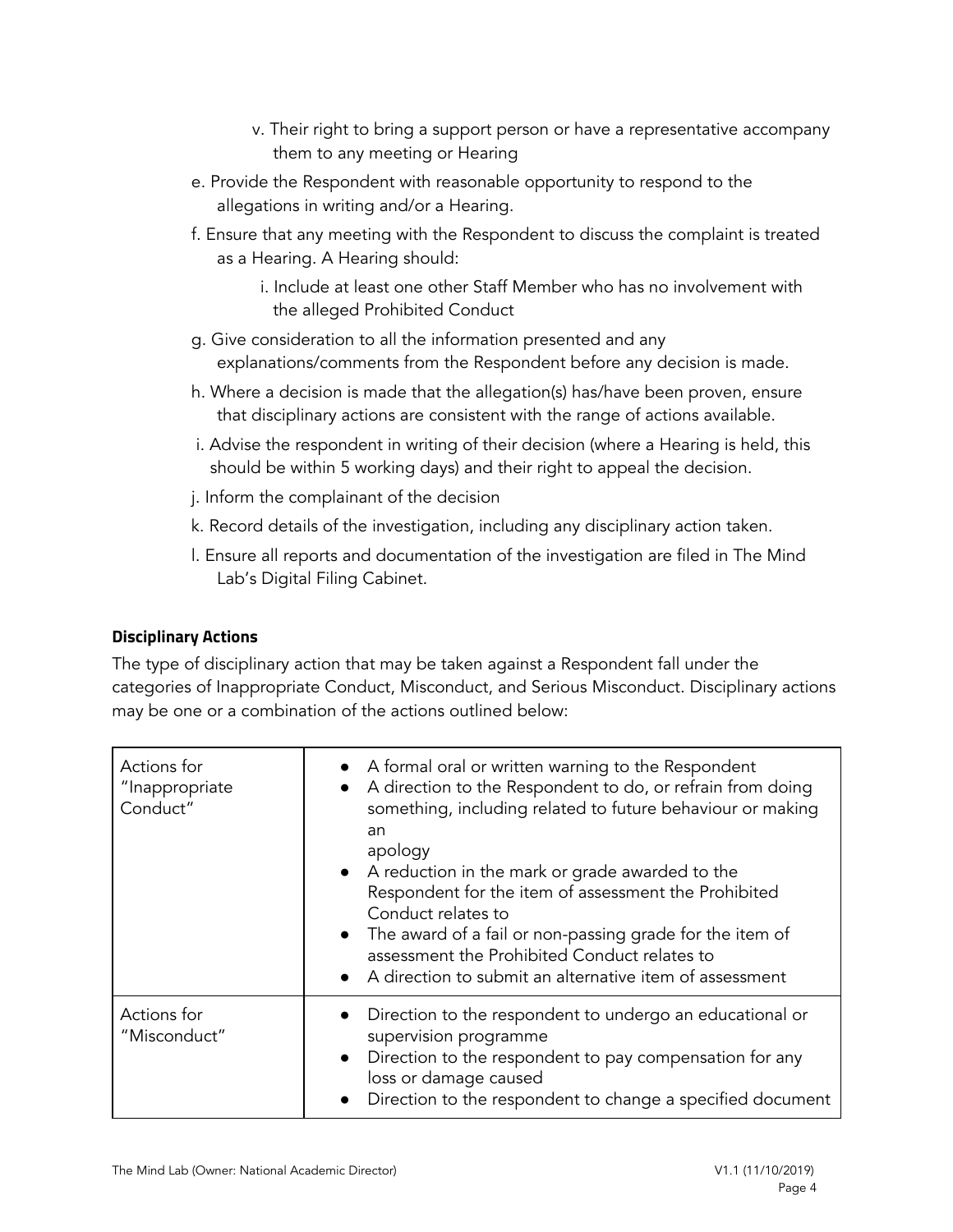|                                            | • Direction to the respondent to take action to relieve distress<br>caused to the complainant and/or repair any damage<br>caused by the respondent<br>• Suspension of the respondent from some or all classes                                                                                                                                                        |
|--------------------------------------------|----------------------------------------------------------------------------------------------------------------------------------------------------------------------------------------------------------------------------------------------------------------------------------------------------------------------------------------------------------------------|
| <b>Actions for "Serious</b><br>Misconduct" | • Disqualification of respondents from sitting any assessments<br>for any period considered appropriate<br>• Suspension of the respondent from any course and/or<br>exclusion of the respondent from any programme(s) for a<br>period considered appropriate<br>• Suspension or restriction of the respondents access to all or<br>any part of The Mind Lab facility |

#### <span id="page-4-0"></span>**Appeals**

A respondent has one right of appeal against any disciplinary action taken against them by the investigator.

1. An application for appeal must be made following the procedure outlined in **The [Mind](https://themindlab.com/student-complaints-and-appeals-policy-and-procedures/) Lab** [Student](https://themindlab.com/student-complaints-and-appeals-policy-and-procedures/) Complaints and Appeals Policy and [Procedures.](https://themindlab.com/student-complaints-and-appeals-policy-and-procedures/)

# <span id="page-4-1"></span>**Responsibilities**

| Role                                                        | <b>Responsibilities</b>                                                                                                                                                                              |
|-------------------------------------------------------------|------------------------------------------------------------------------------------------------------------------------------------------------------------------------------------------------------|
| National Academic Director and National<br>Academic Manager | Accountable for overall Academic Quality of<br>TML programmes (NAD), and with support from<br>NAM working with all PLs and teams to<br>analysing, improving and documenting<br>education performance |
| <b>National Academic</b><br>Registrar                       | Accountable for Student Records and data                                                                                                                                                             |

### <span id="page-4-2"></span>**Definitions**

| Term               | Means                                                                                                                                                                                                                                                         |
|--------------------|---------------------------------------------------------------------------------------------------------------------------------------------------------------------------------------------------------------------------------------------------------------|
| Prohibited Conduct | ● Conduct in breach of any provision of any New Zealand statute or<br>regulation (including, but not limited to, Human Rights Act 1993,<br>Health and Safety at Work Act 2015).<br>Conduct in breach of The Mind Lab Code of Conduct (Staff and<br>Students). |